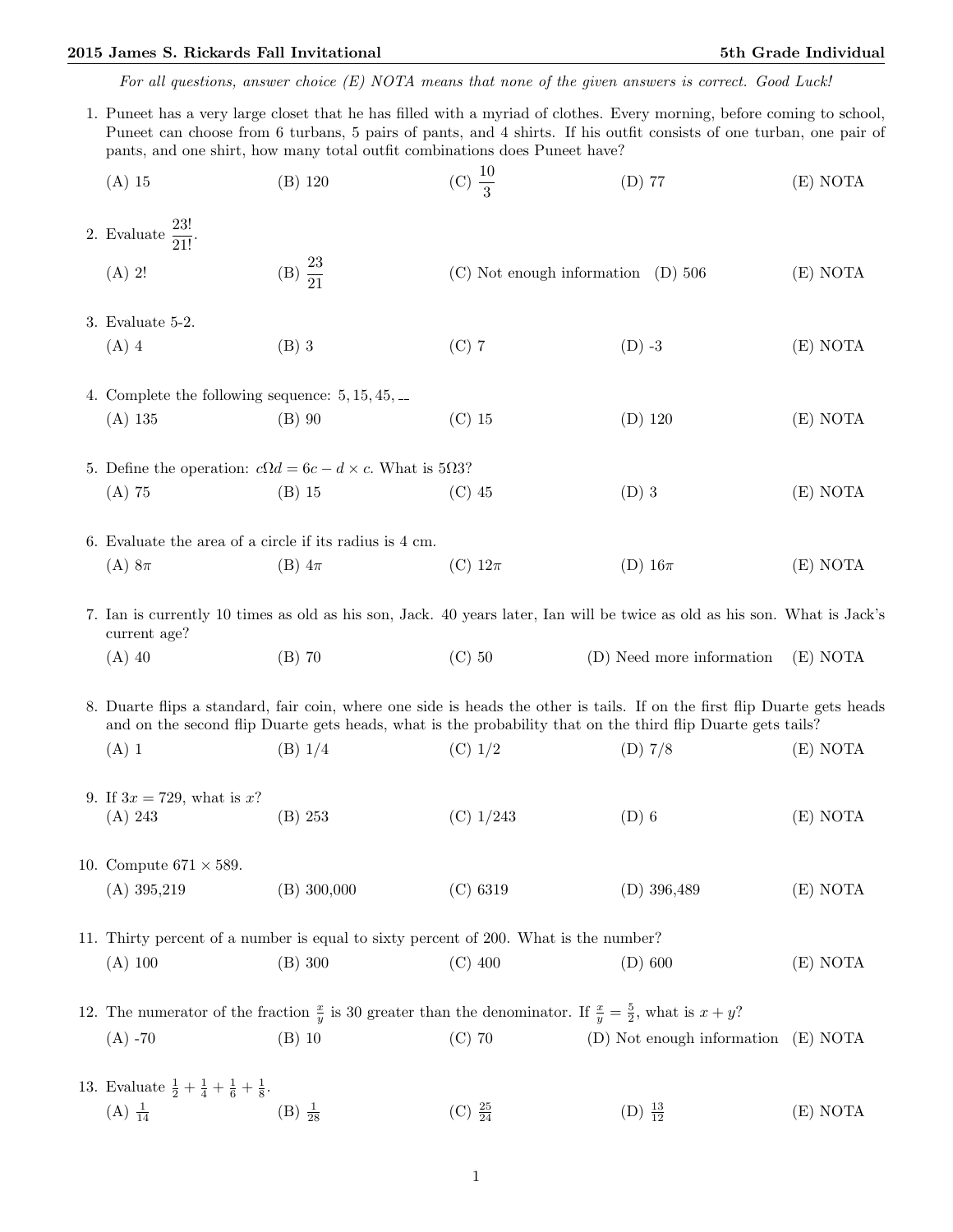| 2015 James S. Rickards Fall Invitational                                                                                                                                                                                                                                           |                                                                          |                                                                                             |                      | 5th Grade Individual |  |  |
|------------------------------------------------------------------------------------------------------------------------------------------------------------------------------------------------------------------------------------------------------------------------------------|--------------------------------------------------------------------------|---------------------------------------------------------------------------------------------|----------------------|----------------------|--|--|
|                                                                                                                                                                                                                                                                                    |                                                                          | 14. The median of seven consecutive integers is 10. What is the mean of the seven integers? |                      |                      |  |  |
| $(A)$ 15                                                                                                                                                                                                                                                                           | $(B)$ 10                                                                 | (C) Not enough information (D) $\frac{35}{4}$                                               |                      | (E) NOTA             |  |  |
| 15. Unlike Kyle and Aditya, Carson can get a girlfriend. Yesterday, he had 6 girls who were interested in him, today<br>he has 12, tomorrow he will have 24. If this pattern continues, how many girls will be interested in Carson 3 days<br>from today?                          |                                                                          |                                                                                             |                      |                      |  |  |
| $(A)$ 36                                                                                                                                                                                                                                                                           | $(B)$ 42                                                                 | $(C)$ 48                                                                                    | $(D)$ 96             | (E) NOTA             |  |  |
| 16. The amount of weird questions Rohith asks in one hour is 6 per chat. If Rohith chats with 5 people for 8 hours,<br>how many weird questions will be ask?                                                                                                                       |                                                                          |                                                                                             |                      |                      |  |  |
| (A) 240                                                                                                                                                                                                                                                                            | $(B)$ 30                                                                 | $(C)$ 78                                                                                    | $(D)$ 19             | (E) NOTA             |  |  |
| 17. In a typical day, Aditya talks to his friends by sending (as a proportion of the total sent) $\frac{1}{5}$ texts, $\frac{2}{5}$ Hangout<br>messages, $\frac{1}{5}$ Snapchats, and $\frac{1}{5}$ Facebook messages. If he sends 40 Snapchats how many total messages (including |                                                                          |                                                                                             |                      |                      |  |  |
| Snapchats) does he send in a day?                                                                                                                                                                                                                                                  |                                                                          |                                                                                             |                      |                      |  |  |
| $(A)$ 150                                                                                                                                                                                                                                                                          | $(B)$ 200                                                                | $(C)$ 40                                                                                    | $(D)$ 80             | (E) NOTA             |  |  |
| 18. What is the sum of the first 4 prime numbers?                                                                                                                                                                                                                                  |                                                                          |                                                                                             |                      |                      |  |  |
| $(A)$ 21                                                                                                                                                                                                                                                                           | $(B)$ 24                                                                 | $(C)$ 6                                                                                     | $(D)$ 3              | (E) NOTA             |  |  |
| 19. On my desk there is a 3D model with one triangular base. Which of the following could the model be?                                                                                                                                                                            |                                                                          |                                                                                             |                      |                      |  |  |
| $(A)$ Circle                                                                                                                                                                                                                                                                       | (B) Triangle                                                             | $(C)$ Pyramid                                                                               | $(D)$ Prism          | (E) NOTA             |  |  |
| 20. Tom Brady likes his footballs to be inflated only 30% below the average allowed PSI (pressure per square inch) for<br>footballs in the NFL. If the range of allowed PSI by the NFL is 20-30, then what is the PSI range that Tom Brady<br>likes?                               |                                                                          |                                                                                             |                      |                      |  |  |
| $(A)$ 17.6-20                                                                                                                                                                                                                                                                      | $(B)$ 14-21                                                              | $(C)$ 18.2-25                                                                               | $(D)$ 15-22.4        | (E) NOTA             |  |  |
| 21. Which of the following signs makes this inequality true? 865 $\ldots$ 20 $\times$ 42                                                                                                                                                                                           |                                                                          |                                                                                             |                      |                      |  |  |
| (A) <                                                                                                                                                                                                                                                                              | $(B) =$                                                                  | (C) >                                                                                       | $(D) \geq$           | (E) NOTA             |  |  |
| 22. LeBron James can make 60% of his free throws in a season. Ian can make 62% of his free throws in a season. If<br>both LeBron and Ian attempt 685 free throws in a season, how many more does Ian make than LeBron (round to<br>the nearest whole number?                       |                                                                          |                                                                                             |                      |                      |  |  |
| $(A)$ 14                                                                                                                                                                                                                                                                           | $(B)$ 13                                                                 | $(C)$ 12                                                                                    | $(D)$ 15             | (E) NOTA             |  |  |
| 23. Duarte has 5 lollipops, 6 chocolate bars, and 7 ice cream sandwiches in a bag. What is the probability that Duarte<br>pulls 2 lollipops in a row without replacement?                                                                                                          |                                                                          |                                                                                             |                      |                      |  |  |
| $(A) \frac{158}{306}$                                                                                                                                                                                                                                                              | $(B) \frac{157}{306}$                                                    | $(C) \frac{5}{9}$                                                                           | (D) $\frac{10}{153}$ | (E) NOTA             |  |  |
| 24. What is the hundredths digit of $7.70144561424567 - 5.34?$                                                                                                                                                                                                                     |                                                                          |                                                                                             |                      |                      |  |  |
| $(A)$ -5                                                                                                                                                                                                                                                                           | $(B)$ 0                                                                  | $(C)$ 6                                                                                     | $(D)$ 3              | (E) NOTA             |  |  |
|                                                                                                                                                                                                                                                                                    | 25. How many zeroes are at the end of the product $67000 \times 50000$ ? |                                                                                             |                      |                      |  |  |
| $(A)$ 5                                                                                                                                                                                                                                                                            | $(B)$ 6                                                                  | $(C)$ 7                                                                                     | $(D)$ 8              | (E) NOTA             |  |  |